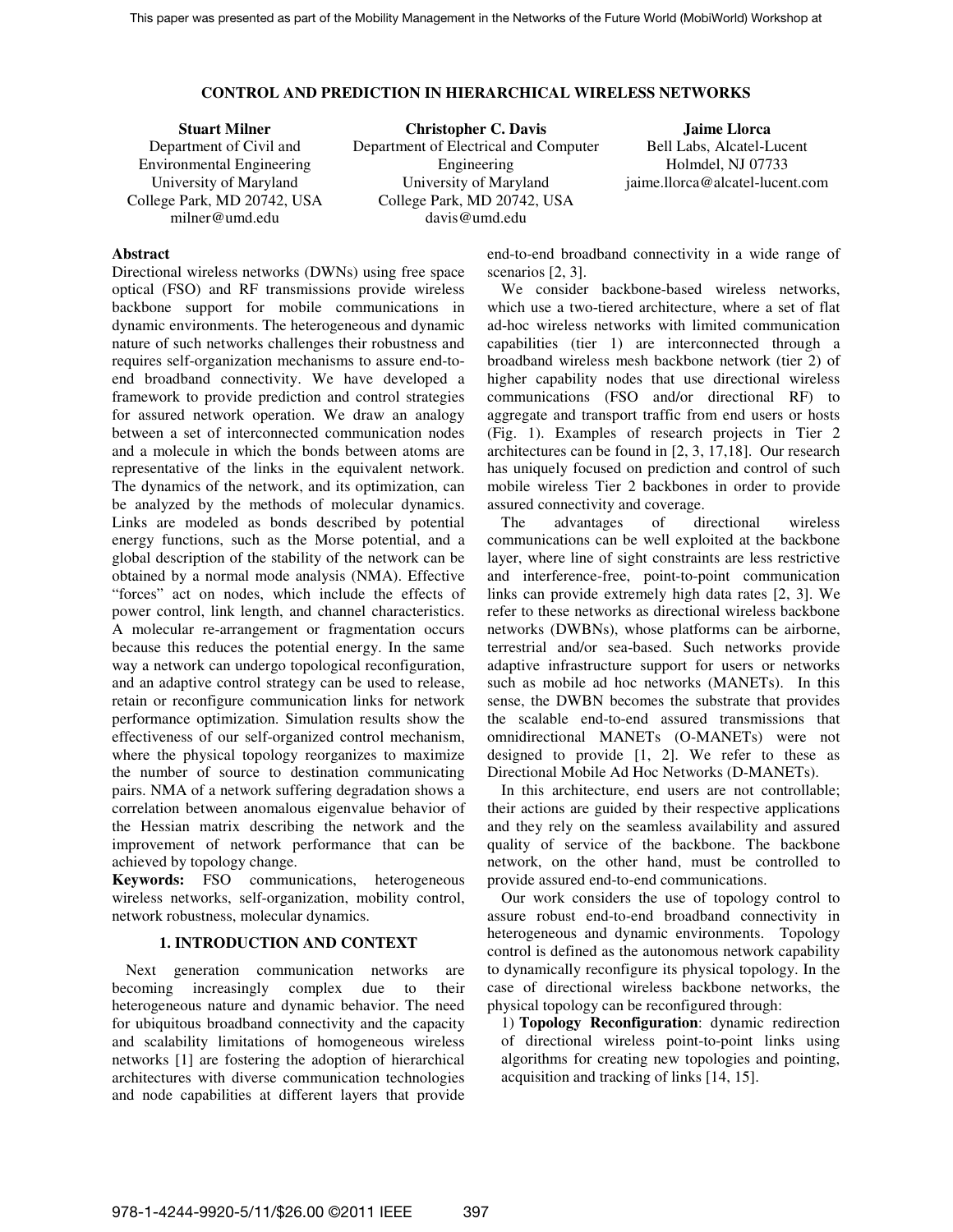2) Mobility Control: dynamic reposition of backbone nodes for joint coverage-connectivity optimization [10, 11, 12].



Fig. 1: Hierarchical wireless network architecture

Topology control in broadcast ad hoc networks has been extensively studied in terms of power control and node placement, where the transmitted power and the location of movable nodes are adjusted to avoid excessive interference [4-8]. In DWBNs directional links avoid the mutual interference problems of omnidirectional broadcast wireless networks and provide physical reconfiguration, with the added complexity of the pointing, acquisition, and tracking (PAT) of the links [9]. Moreover, physical constraints such as terrain blockage and channel loss gain importance. Thus, topology and mobility control in DWBNs is a fundamental new problem area. DWBNs is a fundamental new problem gy control in broadcast ad hoc networks has nsively studied in terms of power control and ement, where the transmitted power and the of movable nodes are adjusted to avoid interference [4-8]. In DWBNs directional mutual interference problems of<br>broadcast wireless networks and<br>reconfiguration, with the added<br>e pointing, acquisition, and tracking<br>s [9]. Moreover, physical constraints<br>blockage and channel loss gain

DWBNs can autonomously adapt their physical topology to maximize coverage to terminals or hosts while maintaining robust backbone connectivity. Our paradigm includes an interface between IP and the topology reconfiguration processes (Fig.2). The reconfiguration algorithms and heuristics show low complexity and by presenting a new topology to the IP layer, significantly reduce the routing convergence time needed to discover new interfaces [12]. BNs can autonomously adapt their physical<br>gy to maximize coverage to terminals or hosts<br>maintaining robust backbone connectivity. Our<br>gm includes an interface between IP and the<br>gy reconfiguration processes (Fig.2). The iguration algorithms and heuristics show low exity and by presenting a new topology to the IP significantly reduce the routing convergence time 1 to discover new interfaces [12]. most important concern in a hierarchical wi

The most important concern in a hierarchical wi networks is to assure network coverage and backbone connectivity in dynamic wireless environments. In our networks is to assure network coverage and backbone<br>connectivity in dynamic wireless environments. In our<br>previous work, we have formulated a physics-inspired convex optimization method for joint coverage and convex optimization method for joint coverage and connectivity control [11, 12]. The uncontrolled network dynamics are modeled as external forces changing the energy of the system and topology control mechanisms are developed as internal forces driving the system to minimum energy configurations. Results have shown how the use of control strategies that minimize the energy of the network system can ensure desirable network properties such as coverage, connectivity and power efficiency [11, 12]. However, in the presence of physical constraints such as the power available at the network nodes, non-convex potentials provide a more accurate characterization of the behavior of wireless A behavior configuration process of developed constraints. The continent of the convergence of a more links by interest in the convergence of a more links by interest in the convergence of a more links by interest in the

[12, 13]. links by inherently including the effects of link breakage



Fig. 2: Control processes integrated with internet protocols

In recent work we have developed m developed molecular inspired network models in which links are analogous to bonds, and the topology is the molecular structure. Non-convex molecular potentials, allow the use of adaptive control strategies where forces on network nodes drive the release, retention or reconfiguration of links based on their role within the network architecture, and can incorporate the effect of transmitter power constraints.

In this paper we present architecture and models as well as results from our molecular inspired control their role within the network architecture, and can<br>incorporate the effect of transmitter power constraints.<br>In this paper we present architecture and models as<br>well as results from our molecular inspired control<br>methodolo networks, as well as molecular dynamics techniques for the prediction of network robustness that relate failures in communication networks to bond breaks or partitions in the analogous molecular structure.

## **2. APPROACH**

the analogous molecular structure.<br>
2. APPROACH<br>
Our topology control mechanisms are designed to mimic physical systems' reactions to external excitations that drive the network topology to minimum energy configurations for increased robustness and improved performance. We have developed and evaluated algorithms and protocols for mobility control by computing internal forces at each backbone node as negative energy gradients and showed how the network negative how the network can autonomously achieve an energy minimizing configuration.

## 2.1 Joint coverage-connectivity optimization by **reaction to physical forces**

Network robustness in DWBNs is addressed in terms of the following two main objectives: network coverage and backbone connectivity. In backbone backbone-based wireless networks, communication between two terminal nodes takes place by a multi-hop transmission scheme over the wireless nodes until the traffic of the source reaches one of the backbone nodes; then it travels over the backbone network until it reaches a backbone node which is close enough to the intended destination; and finally it travels over a few terminal nodes until it reaches its destination.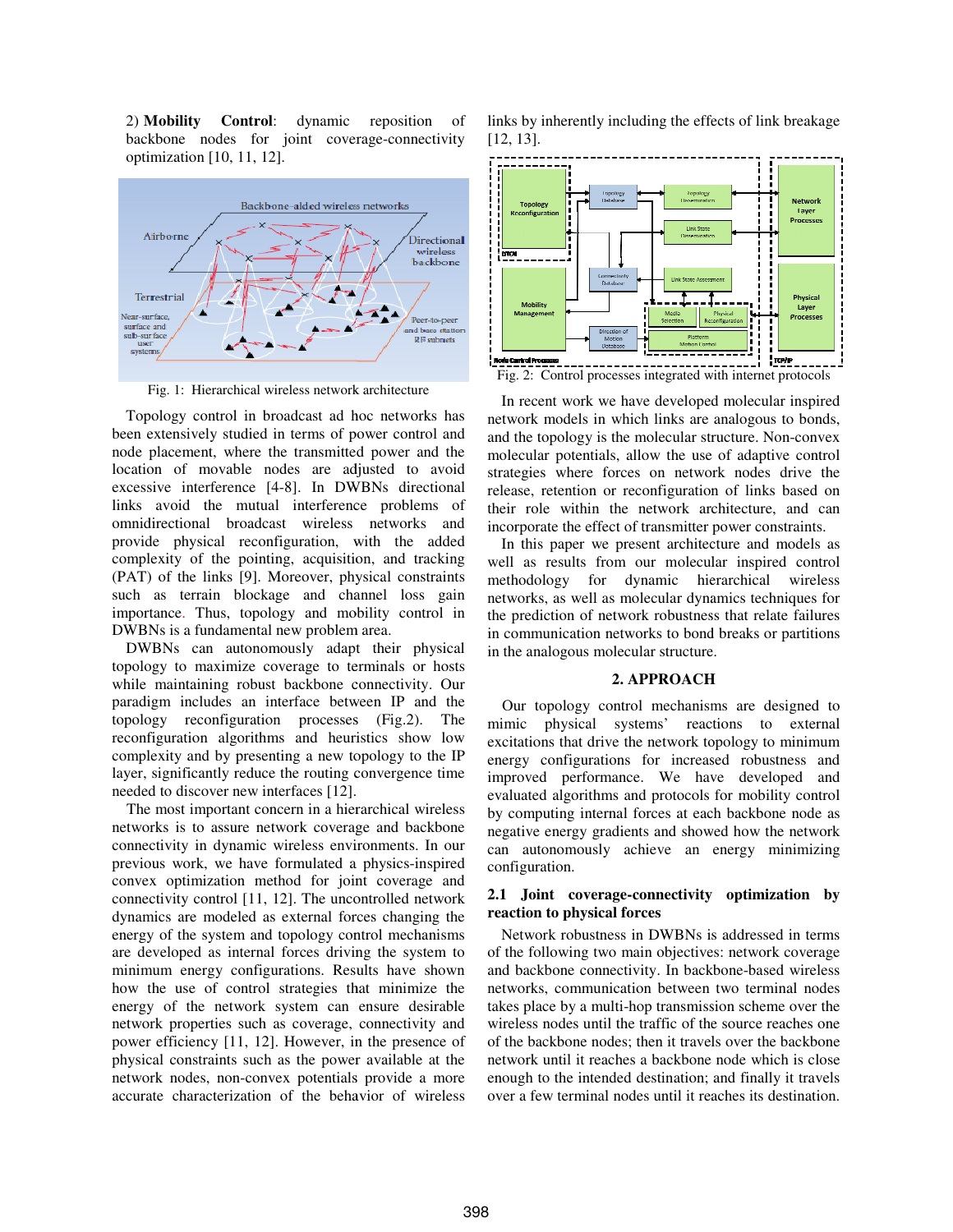Clearly, in this type of architecture, the end hosts need to be well covered by the backbone nodes and the backbone nodes must have good connectivity. Thus, the objective is to find the optimal backbone topology configuration to jointly maximize network coverage and backbone connectivity.

In [11, 12] we introduced a convex optimization framework for topology control in DWB-based networks. The potential energy function for the network system is defined as the total communications energy stored in the wireless links forming the network topology, as follows:

$$
U = \sum_{i=1}^{N} \sum_{j=1}^{N} b_{ij} u(\mathbf{R}_i, \mathbf{R}_j) + \sum_{k=1}^{M} u(\mathbf{R}_{h(k)}, \mathbf{r}_k), b_{ij} = \begin{cases} 1 & \text{if } (i,j) \in T \\ 0 & \text{o.w.} \end{cases}
$$
(1)

where  $R_i$  is the location of backbone node  $i$ ,  $r_k$  the location of terminal node *k*, *N* the number of backbone nodes,  $M$  the number of terminal nodes,  $h(k)$  the index of the backbone node covering terminal node  $k$ , and  $b_{ii}$ the link assignment variables that determine the backbone topology *T*. The link cost function  $u(\mathbf{R}_i, \mathbf{R}_j)$ represents the potential energy of link *(i,j)* and it is defined as the communications energy per unit time needed to send information from node *i* to node *j* at the specified BER,

$$
u(\mathbf{R_i}, \mathbf{R_j}) = k_{ij} \left( e^{a\left\| \mathbf{R_i} - \mathbf{R_j} \right\|} \right) \left\| \mathbf{R_i} - \mathbf{R_j} \right\|^2 \right), \quad k_{ij} = P_{R0}^j \frac{4\pi}{D_T^i A_R^j} \tag{2}
$$

where  $P_{R0}$  is the minimum required received power,  $D_T$ the directivity of the transmitter and  $A_R$  the effective receiver area.

 Note that the first term in the cost function *U* represents the total energy stored in the directional wireless links forming the backbone network and thus is a measure of backbone connectivity; while the second term represents the total energy stored in the wireless links covering the end users and is therefore a measure of network coverage.

In [11, 12] we developed force-driven mobility control algorithms that autonomously relocate each backbone node in the direction of the net force, computed as the negative energy gradient at the backbone node's location, achieving global optimality from local interactions. The net force acting on a given backbone node can be computed using local information only; no centralized global information is needed. The distributed nature of our force-driven mobility control approach is of key importance in our attempt to provide a scalable and self-organized control system for network performance optimization in dynamic scenarios [10,18].

## **2.2 Modeling directional wireless networks as molecular systems**

A wireless network is analogous to a giant molecule, where the nodes correspond to atoms and the links to bonds. In a harmonic energy model, the cost of a wireless link or its potential energy is a convex function of the link distance. One non-convex extension of this model that we use is the *Morse potential*, defined as

$$
U(x) = D_e (1 - e^{-\beta x})^2,
$$
 (3)

where  $D_e$  is the "dissociation energy," at which point a link fails, and  $\beta$  is related to the force constant.

In practical situations, the increase in transmitted power needed to maintain a given link BER is limited by the maximum power at the transmitter. Thus, the Morse Potential is a convenient model for the potential energy of a communications link with power limitation constraints as it explicitly includes the effects of bond breaking. In the convex energy model, the "force" increases quadratically (or exponentially in the presence of channel loss) as the link distance increases: the longer the distance, the stronger the "force" needed to maintain the connection. We refer to this control process as the "retention" of a connection. On the other hand, under the Morse energy model, the force increases up to a point and then starts decreasing and converges to zero as the link distance increases. We refer to this control process as the "release" of a connection.

#### **2.2.1 Adaptive control**

The use of non-convex potential energy models to characterize the behavior of wireless links in DWBbased networks under power limitation constraints leads to more effective control strategies where communication links are retained, released or reconfigured based on their role in the network architecture. Along with molecular inspired prediction methods, which are presented in section 2.3, a novel adaptive control mechanism can be developed based on the following scheme:

**1. Network health prediction:** link degradation, network partition or node failures should be predicted and assessed before occurrence. Section 2.3 describes our approach to predicting network degradation using normal mode analysis in molecular systems.

**2. Dynamic force-driven reaction:** under a possible degradation/failure event, three main control processes can be executed:

a) **Retain connection:** essential links (e.g. links carrying priority data traffic) are modeled using the convex potential so that the network will always make the effort to retain such connections.

b) **Release connection:** non-essential links (e.g. links carrying non-priority traffic) are modeled using the Morse potential so that if the cost to maintain the connection is too high the link is relaxed or released.

c) **Reconfigure topology:** if there is a better topology or an essential link has been lost, the network topology goes into a reconfiguration phase in order to regain/improve connectivity. We have developed low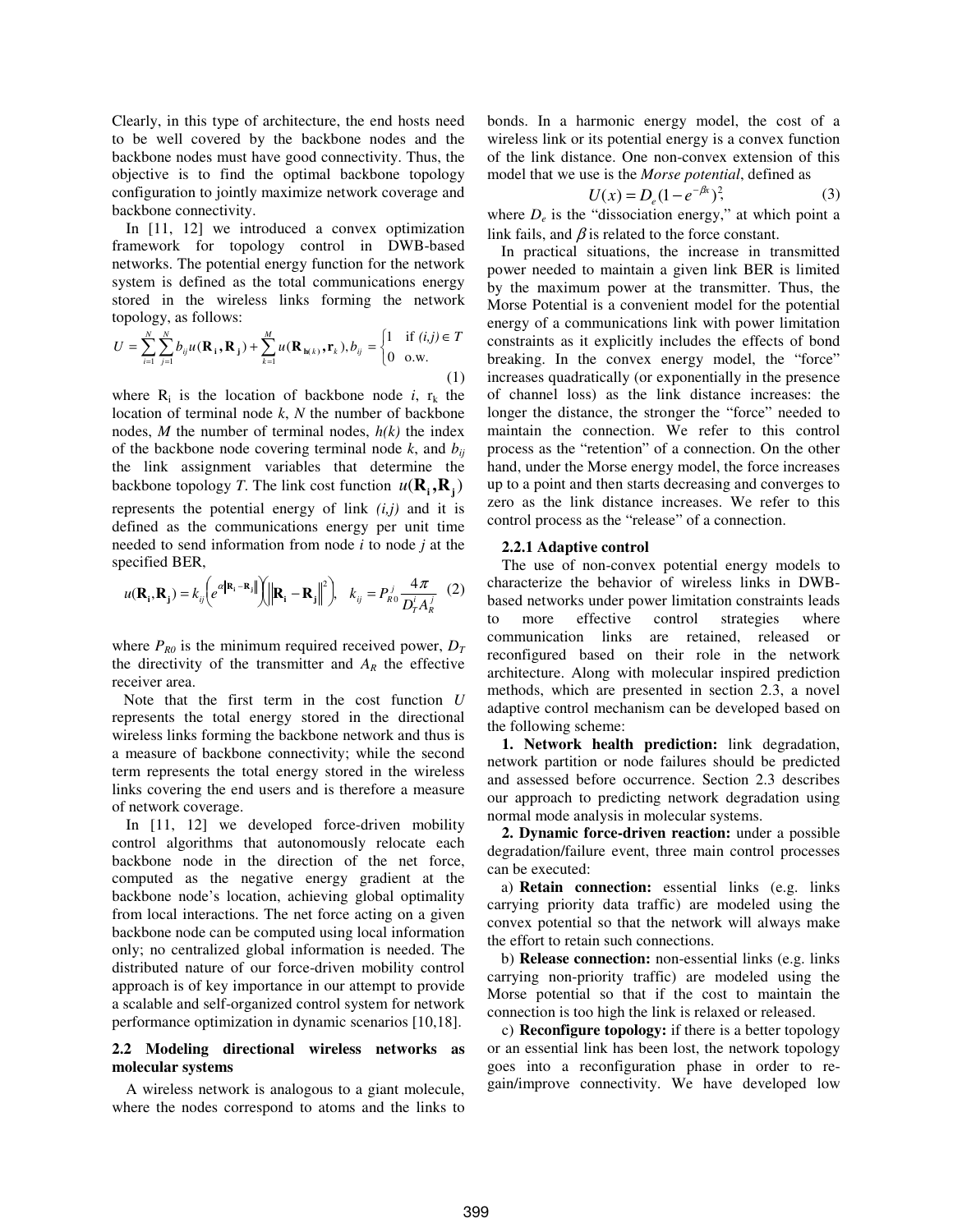complexity algorithms for dynamic topology optimization [14, 15].

In our initial simulations, the performance of the proposed approach is measured in terms of the number of source to destination (SD) connections that have an end-to-end communications path. Results show the effectiveness of our adaptive control mechanism, where the physical topology reorganizes to maximize the number of source to destination communicating pairs (see section 3).

### **2.2.2 A hybrid energy model:**

In this work, we introduce a new continuous energy function that considers power limitations as well as distance threshold constraints, as an extension to the Morse energy model. The basic idea with respect to considering a distance threshold between a backbone node and a terminal node (or another backbone node) is that the network nodes should repel each other when the distance between them decreases to a certain point.

We define the force  $f_{ik}$  that terminal node (or another backbone node) *k* exerts on backbone node *i*, as

$$
\mathbf{f}_{ik} = q(\mathbf{R}_k - \mathbf{R}_i). \tag{4}
$$

The direction of the force  $f_{ik}$  is given by the link distance vector  $(\mathbf{R}_k - \mathbf{R}_i)$  and its amplitude by the function of repulsion/retention/release  $q(·)$ , which can be defined as

$$
q(x) = -x \left( a - b \left( \exp(-\|\mathbf{x}\|^2/c) \right) + r \left( \exp(-\xi \|\mathbf{x}\|^2) - \exp(-v \|\mathbf{x}\|^2) \right) \right) \tag{5}
$$

where  $x = (X_k - X_i)$  is the one dimensional link distance vector and *a*, *b*, *c*, *r*,  $\xi$  and *v* are positive constants such that  $a < b$  and  $\xi < v$ . For the case with *a*  $= 0.005, b = 8, c = 0.8, r = 0.002, \xi = 0.001$  and  $v =$ 0.03, the function is shown in Fig. 3.



Fig. 3: One dimensional repulsion/retention/release function  $q(x)$  with respect to the link distance vector  $x$ 

Note that when the link distance is smaller than 2, the repulsion force is the one acting on the nodes, while the release force acts after the distance increases to around

18. Note that the parameter *a* represents the retention of the connection, the item  $b\left(\exp\left(-\|x\|^2/c\right)\right)$  represents the repulsion at small distances, and the item  $r\left(\exp(-\xi ||x||^2) - \exp(-v ||x||^2)\right)$  represents the release of a connection for long distances.

#### **2.2.3 Analysis and results**

We have developed a software tool in Matlab that allows the modeling and simulation of dynamic heterogeneous wireless networks with different design parameters. Terminal nodes move according to the RPGM [16] model and our force-driven control method is used to make backbone nodes adjust their locations until convergence to the optimal backbone configuration.

In table 1, we compare the performance of the network control methodology when we include the Morse potential for the characterization of the backbone-to-terminal links. For these results, we used 10 different one hour dynamic scenarios changing the placement of the terminal nodes and the mobility patterns. We measured the average number of source to destination (SD) connections for each of the simulations using the convex energy model for backbone-toterminal links versus the Morse potential model. For the backbone-to-backbone links the convex energy model was always used. As expected, using the Morse potential, the network is able to increase the average number of SD connections. Forces on terminal nodes causing excessive network cost are relaxed to avoid excessive loss of SD connections. Note how the impact of the use of the Morse potential is more significant the more restrictive the constraints. The lower the maximum transmitted power, the more significant the improvements in SD connections.

The Morse potential allows the network to release high cost links that adversely affect QoS. Also, we expect the more complex the network dynamics in terms of number and sparsity of the terminal nodes and the greater the channel loss, the more significant the improvements in SD connections will be.

Table 1: Average percentage improvement in SD connections using the Morse Potential for backbone-to-terminal links, with maximum transmitted power  $P_{Tmax} = 3$ , 5 and 7W.

|                                             | $P_{\text{Tmax}} = 3W$ | $P_{\text{Tmax}} = 5W$ | $P_{Tmax}$ = 7W |
|---------------------------------------------|------------------------|------------------------|-----------------|
| <b>CONVEX</b><br><b>POTENTIAL</b>           | 3077                   | 4843                   | 6166            |
| <b>MORSE</b><br><b>POTENTIAL</b>            | 3606                   | 5368                   | 6441            |
| Average<br>Percentage<br><b>Improvement</b> | 17.2%                  | 10.8%                  | $4.5\%$         |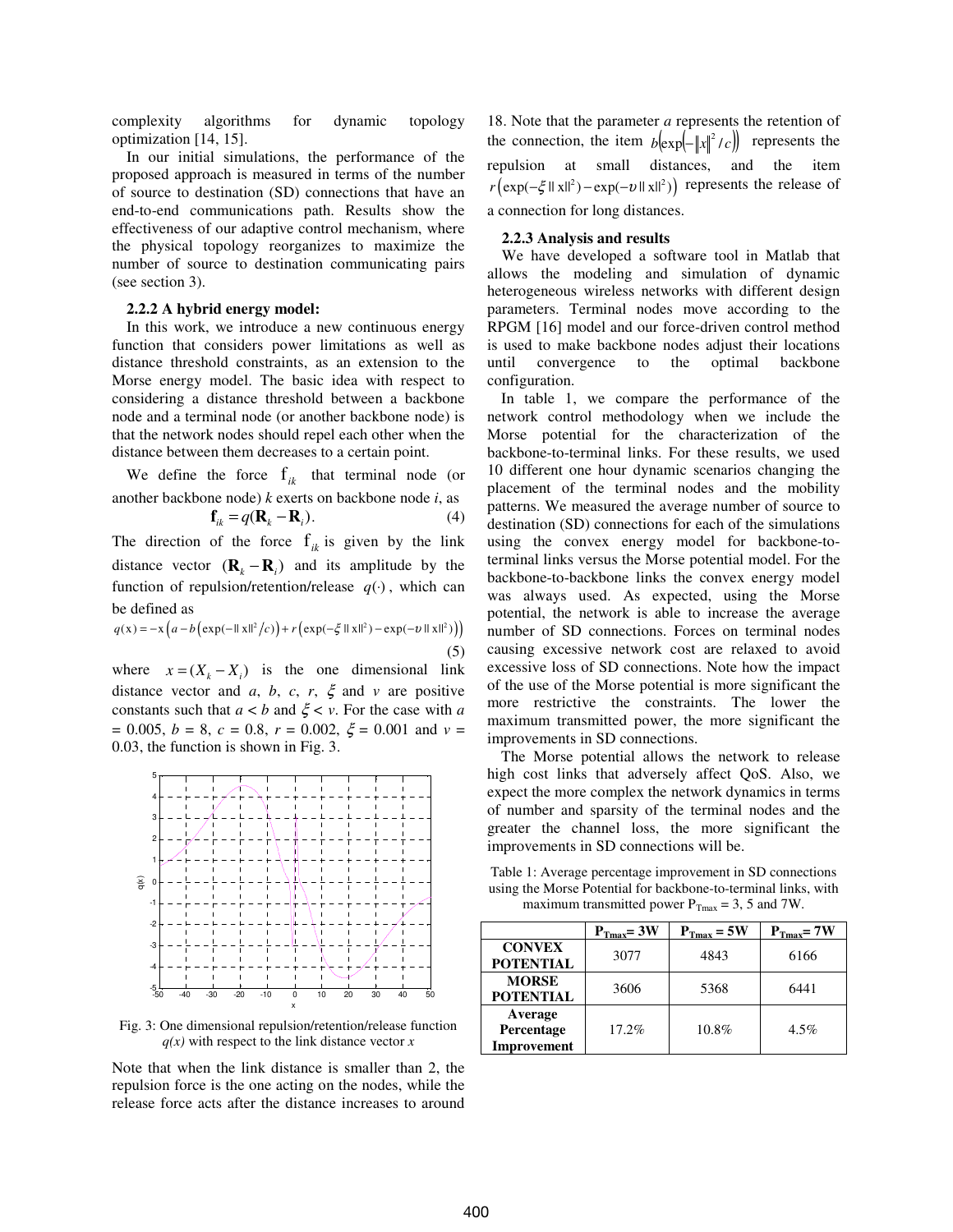# **2.3 Normal mode softening in molecular systems for network health prediction**

We are extending our analysis of a network as a giant molecule, to not only optimize the network configuration, but to also predict the likelihood of link failures. A molecular structure has an equilibrium arrangement that minimizes its potential energy. The overall potential energy of the structure is

$$
V = V_0
$$
  
+ 
$$
\sum_{i=1}^{N} \left( \left( \frac{\partial V}{\partial x_i} \right) x_i + \left( \frac{\partial V}{\partial y_i} \right) y_i + \left( \frac{\partial V}{\partial z_i} \right) z_i \right) + \sum_{i=1}^{N} \left( \left( \frac{\partial^2 V}{\partial x_i^2} \right) x_i^2 + \left( \frac{\partial^2 V}{\partial y_i^2} \right) y_i^2 + \left( \frac{\partial^2 V}{\partial z_i^2} \right) z_i^2 \right)
$$
  
+ 
$$
\sum_{i,j=1}^{N} \left( \left( \frac{\partial^2 V}{\partial x_i \partial y_j} \right) x_i y_j + \left( \frac{\partial^2 V}{\partial y_i \partial z_j} \right) y_i z_j + \left( \frac{\partial^2 V}{\partial z_i \partial x_j} \right) z_i x_j \right)
$$
(6)

In our equivalent network model, the  $(x_i, y_i, z_i)$  are the spatial coordinates if the *i*th node. If the structure is in equilibrium the first derivatives are zero, so the behavior of the network under perturbation depends primarily on the second derivatives. By analogy with the corresponding molecular model we write:  $\frac{\partial^2 V}{\partial x_i^2} = k_{xx}^{ii}$ *k x*  $\frac{V}{2}$ ∂ ∂ 2 2

, which is the *x*-directed "force" on node *i* (and analogously the y and z-directed forces). In the molecular model these force constants are massweighted so that if atom  $i$  has mass  $m_i$  and atom  $j$  has mass  $m_j$ , the mass weighted  $k$ 's are of the form *i j*  $\frac{ij}{xx} = \frac{k_{xx}^{ij}}{\sqrt{m_i m_i}}$  $\tilde{k}_{xx}^{ij} = \frac{k_{xx}^{ij}}{\sqrt{2k_x}}$ . The matrix of mass weighted force

constants is called the Hessian matrix, which for an Nnode network is a 3N x 3N matrix. In our molecular analogue of a network the node "masses" can be assigned to describe the degree of mobility of a node. An immobile node has very large (infinite) mass, while a highly mobile node has very small mass. The eigenvalues of the Hessian matrix give the normal mode frequencies of the network. A "normal mode" is an overall movement of the network, where all nodes move at the same frequency about their equilibrium positions.

In the molecular model, mode softening is the process by which a normal mode frequency approaches zero, which is an indicator of an impending conformational change. A good example is provided by the "unzipping" of DNA, where the two backbones of the molecule separate when replication is about to occur [13]. In the network context, if the normal mode frequencies are tracked as the nodes of the network move, then a normal mode tending towards zero should suggest a potential network disruption and the need for topology reconfiguration. This will allow a prediction of the onset of link failure and allow a topology reconfiguration to be adopted before this happens.

We have extended our network modeling tool in Matlab to include the computation of the network Hessian matrix at any point in the dynamic simulation.

In our simulation, we track the eigenvalues of the Hessian matrix as the network system evolves. Fig. 4 shows an example of a simulation where the network undergoes a topology reconfiguration when reaching an anomalous non optimal configuration. As shown in Fig. 4, the largest eigenvalue of the Hessian matrix is able to track the network anomaly. Note the peak in the value of the largest eigenvalue of the Hessian Matrix at the point where the network undergoes reconfiguration.

Initial results such as those presented here are encouraging and show the potential of molecular normal mode analysis techniques for prediction and network health monitoring, and the ability to trigger more effective network reactions prior to degradation. Our preliminary results are intriguing in the molecular analogy context. Our mode eigenvalues approach large values (increasing slope) when network failure is imminent, in contrast to molecular systems where normal mode frequencies "soften" (approach zero) when reconfiguration approaches. The difference arises because of the way we characterize communication links. In a molecule a strong bond holds two atoms together strongly, and it is the weaker bonds that break. In our network model, a requirement of increasing transmitter power to maintain link connectivity presages link failure because operational constraints limit available powers.



(a) Network before reconfiguration. Eigenvalue peak correlates with anomalous configuration.



(b) Network after reconfiguration. Eigenvalue goes down as network goes back to a minimum energy configuration.

Fig. 4: Illustration of the correlation between the evolution of network dynamics and the Hessian Eigenvalues.